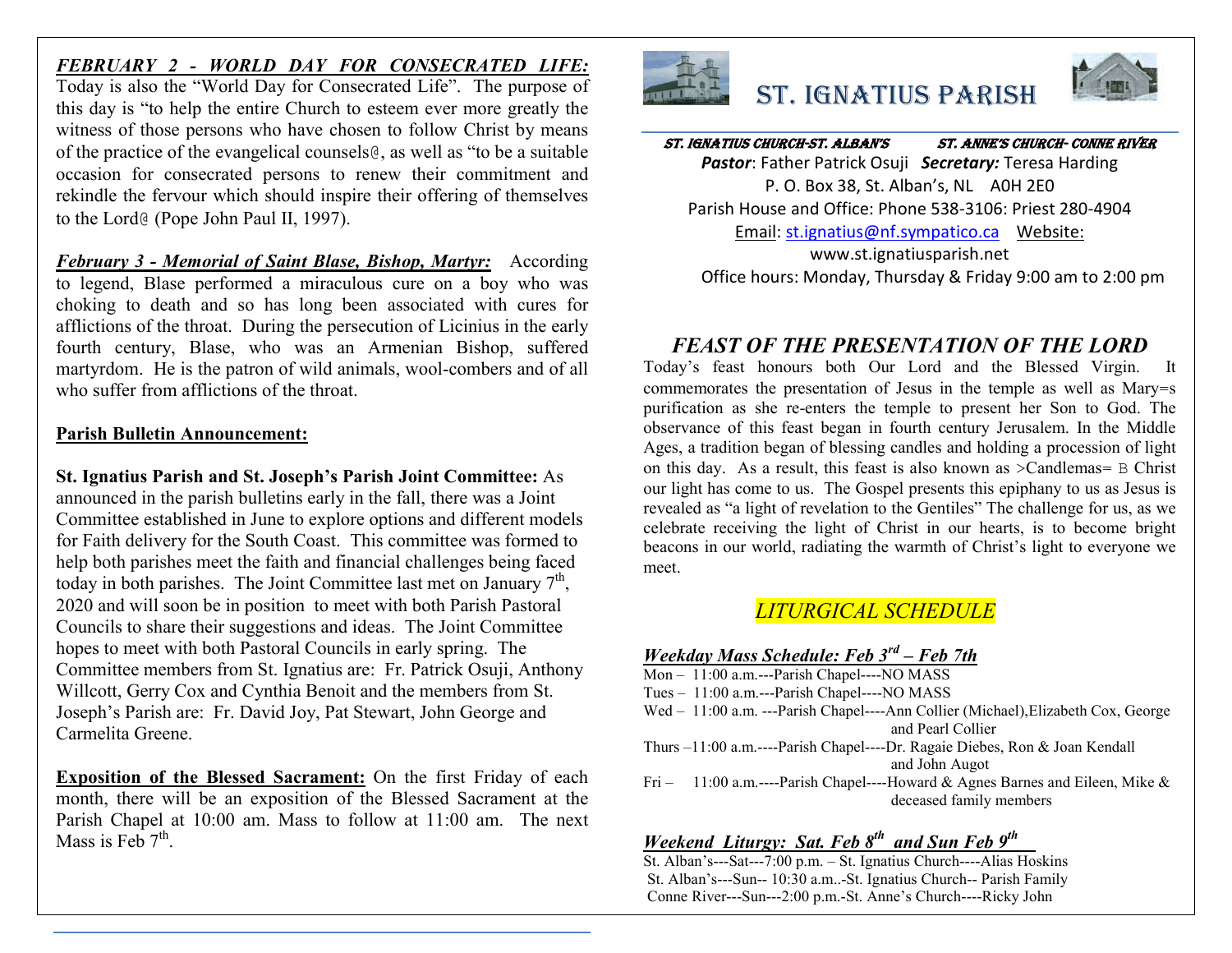# MInIStrIeS' Schedule for Weekend MaSSeS

| <b>DATE</b>                 | <b>Sacristan</b> | Reader            | <b>Collectors</b>                | <i>Eucharistic</i><br><b>Minister</b> | <b>Altar</b><br><b>Servers</b> | <b>Music</b>         |
|-----------------------------|------------------|-------------------|----------------------------------|---------------------------------------|--------------------------------|----------------------|
| Feb 1st                     | Teresa<br>Ann    | Audrey D<br>Ann B | Kevin O<br>Willie M<br>Pat P     | Christine H                           | Patsy<br>Edith                 | Jessica W            |
| Feb 2nd                     | Mary<br>Patsy    | Valerie H         | Clarence D<br>George D<br>Mike S | Genevieve T                           | Kevin<br>Mark                  | Lenora L<br>Tracey P |
| Feb 8th                     | Mary<br>Patsy    | Gerry C           | Kevin O<br>Willie M<br>Pat P     | Edith O                               | Maggie<br>Pat                  | Folk Group           |
| $\text{Feb } 9^{\text{th}}$ | Meg<br>Genny     | Philomena<br>S    | Clarence D<br>George D<br>Mike S | Mary S                                | Anthony<br>George              | Folk Group           |
|                             |                  |                   |                                  |                                       |                                |                      |

#### *Weekly Parish Income*

| \$713.00 |
|----------|
| \$168.25 |
| \$10.00  |
| \$400.00 |
| \$110.00 |
| \$20.00  |
| \$218.75 |
| \$120.00 |
|          |

*Income Tax Receipts*: will be available within the next couple of weeks. Anyone needing receipts for income tax purposes are asked to put their name and **2019 envelope number** on **an empty envelope** and place it in the wooden box at the back of the church or you can also place your request in the collection basket. *The receipts (in your own envelope) will be available on the table at the back of the church in the next several weeks. Parishioners in Conne River are asked to place their envelopes in the collection basket.*

*Thank you for your generous financial support during 2019. We hope that you will continue to contribute to our parish financially in the coming years.*

# *WELCOME TO ST. IGNATIUS PARISH AND ST. ANNE'S*

#### *CHURCH :*

*We are glad that you are here with us this evening. It is our hope that you experience the love of Christ this morning and His presence during our worship.*

*"Where two or three come together in my name, there I am with them"*

*Matt 18:20*

#### **His Excellency, Most Reverend R. Anthony Daniels, Bishop of Grand Falls, announces the following clergy changes:**

**Reverend Gabriel Awuafor,** presently Assistant Pastor of the Cathedral of the Immaculate Conception, Grand Falls-Windsor, is appointed Administrator of Sts. Peter & Paul parish, King's Cove as well as St. Patrick's parish, Plate Cove, effective February 2, 2020.

"I take this opportunity to thank **Fr. David Quaning** for generously giving six years of Priestly Ministry to the people of the Diocese of Grand Falls. We assure Fr. David of our prayers as he continues to serve God's people in his home Archdiocese of Cape Coast, Ghana."

Given at Grand Falls-Windsor, NL on this  $16<sup>th</sup>$  day of January, 2020.

|                   | Stipends: (as recommended by the Diocese) Certificates (copy) |                     |  |
|-------------------|---------------------------------------------------------------|---------------------|--|
| Funerals \$200.00 |                                                               | Baptism \$5.00      |  |
| Weddings \$200.00 |                                                               | Confirmation \$5.00 |  |
| Baptism \$25.00   |                                                               | Communion \$5.00    |  |

**Condolences:** The parishioners of St. Ignatius Parish extend to the family of the late Reginald Farrell their profound sympathies. We join you in prayer for the repose of your loved one. May God bless and console you.

**Blessing of the throats:** Next weekend Feb 8<sup>th</sup> and 9<sup>th</sup>, Father John will have blessing of the throats during the Saturday evening and Sunday morning Mass.